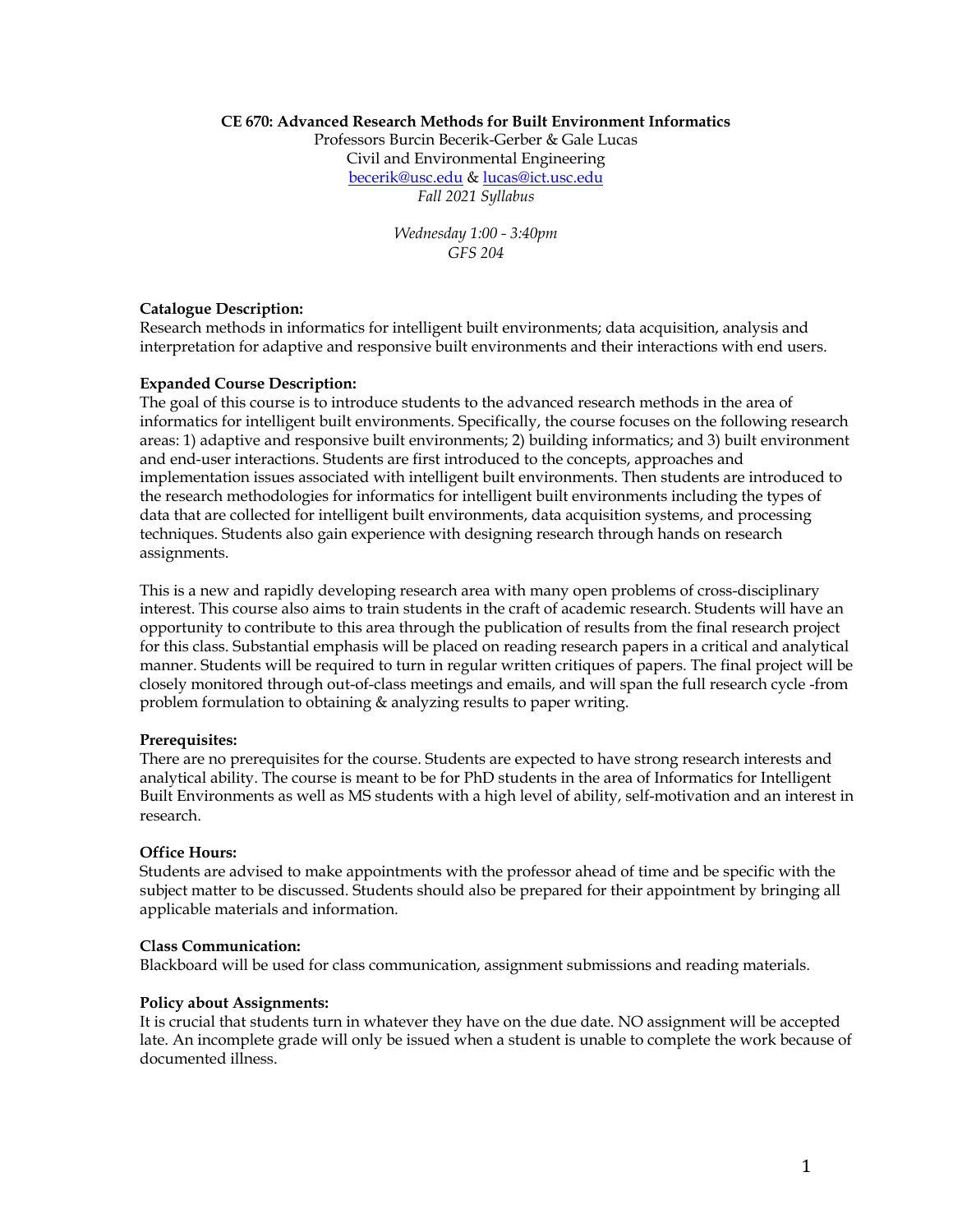## **Reading Assignments:**

This course aims to train students in the craft of academic research. Substantial emphasis will be placed on reading research papers in a critical and analytical manner. Students will be required to turn in regular written critiques of papers.

## **Final Research Project:**

Besides the weekly lectures, critiques, and discussion, a large component of the course will be the execution and delivery of a research project. Students will prepare a proposal for their research project that could be designed, implemented and analyzed within a semester. Details on this will be provided during the semester. The projects will be graded on the basis of individual effort, regular progress updates, the mid-term and final project reports, and final project presentations.

## **Grading Schema:**

In this advanced PhD-level course, it is expected that all students will be motivated, responsible for their own learning, and participate enthusiastically. Each student must present and participate actively in the discussions each week in class and complete all assignments in a timely manner. The course grading policy is accordingly as follows:

Assignments 1-2: Each 5% (Totaling 10%) Research proposal (Assignment #3: Midterm): 30% Research project (Assignment #4: Final): 50% Participation in the class discussions: 10%

## **Return of Course Assignments:**

Returned paperwork, unclaimed by a student, will be discarded after a year and hence, will not be available should a grade appeal be pursued following receipt of his/her grade.

### **Required Readings:**

We will read and discuss the most recent papers from the literature. Reading list will be announced and updated during the semester.

The following books are recommended for the research methodologies part of the class.

- 1. Craft of Research, Wayne Booth
- 2. Research Methods for Engineers, David C Thiel

### **Assignment #1**

### **Reviewing Research:**

Students will research and identify national or international research groups that share similar interests with the course topics and review their research projects. Then students will choose two projects that interest them the most and prepare a presentation for the class. Presentations should include the details of the research, such as point of departure (motivation), methodology, results, etc. Presentations will be around 20 minutes, following a 10-minute Q&A. In addition to the project details, students will include comparative studies that have been done around the topic. Some suggestions are:

http://cba.mit.edu http://wyss.harvard.edu https://www.media.mit.edu/research/groups-projects (several research groups are listed here) http://www.harvardcgbc.org http://www.cbe.berkeley.edu http://www.bpi.tuwien.ac.at http://www.cs.berkeley.edu/~culler/ https://www.mdsi.tum.de/gni/startseite/ https://www.cs.ucf.edu/research/virtual-reality-and-hci/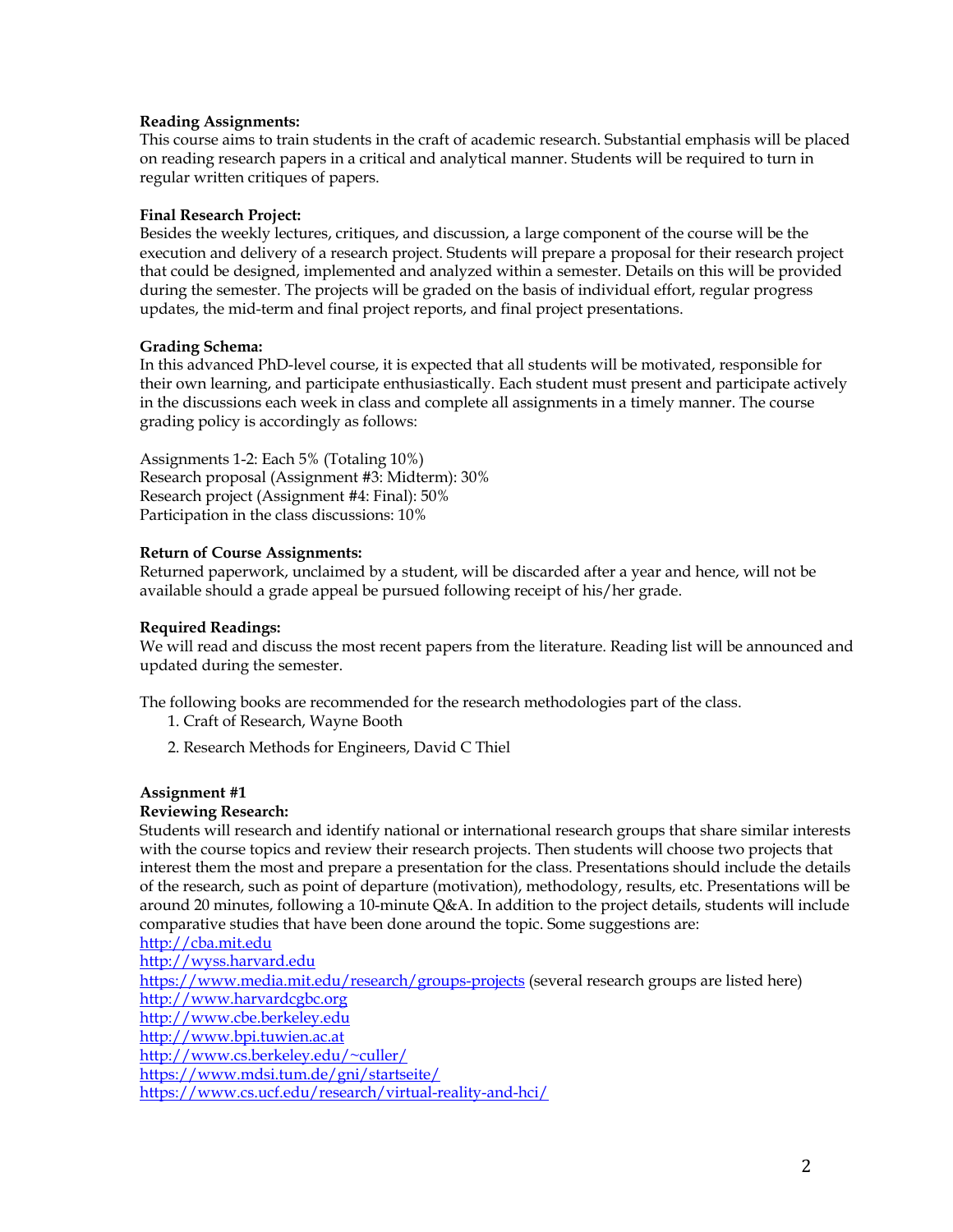http://relationalagents.com/ https://www.hcii.cmu.edu/research https://www.utwente.nl/en/eemcs/hmi/hmi-projects/#ongoing-projects https://ict.usc.edu/research/

# **Assignment #2:**

# **Research Topics:**

Each student will propose a research project that can be executed within a semester and that he or she is interested in exploring. Each student will prepare a formal presentation and we will discuss about the feasibility and novelty of the project during the class. This will include a short literature review and gap analysis on this topic.

## **Assignment #3:**

## **Writing a Research Proposal (MIDTERM):**

Each student will prepare their research proposal that they would like to execute for the remaining part of the semester. A good proposal should include introduction and problem statement, review of related literature, and statement of the hypothesis, methodology, instruments, research design, data collection and analysis methods, and the plan for reporting your findings. The proposal should be around 5-10 pages accompanied with a presentation. Students will present their proposal to the class; be prepared for questions. Students in the class and the instructor will provide feedback.

*About project selection:* First and foremost, it is important to choose a topic that you can execute in a semester. You need to think about instrumentation, access to instrumentation, cost of instruments, learning curve and lead times, time required for execution of the experiments, time required for analysis of the data and documentation. The project you are going to propose can be related to an ongoing project or can be a separate endeavor. You can recruit help from colleagues or propose projects that complement each other. Be innovative and make it fun!

**Assignment #4 (FINAL):** Following the research proposal, each student will execute his or her project. There will be several research meetings throughout the semester. Each student will report his or her research progress to the class. There is no final exam. Instead, students will present their work to the class on the last day of classes. The final report is due the same day of the class during the first week of the exam period. Students can submit their final report in a word document or if they choose, they can submit their final report as a conference submission to one of the conferences listed below or to a journal (encouraged but not required).

- 1. ISARC (International Symposium on Automation and Robotics in Construction)
- 2. ASCE International Conference on Computing in Civil Engineering
- 3. International Conference on Computing in Civil and Building Engineering
- 4. International Conference on Advances in Computing and Data Sciences
- 5. ACM--2021 International Conference on Computer Engineering, Technologies and Applications
- 6. International Convention on Information, Communication and Electronic Technology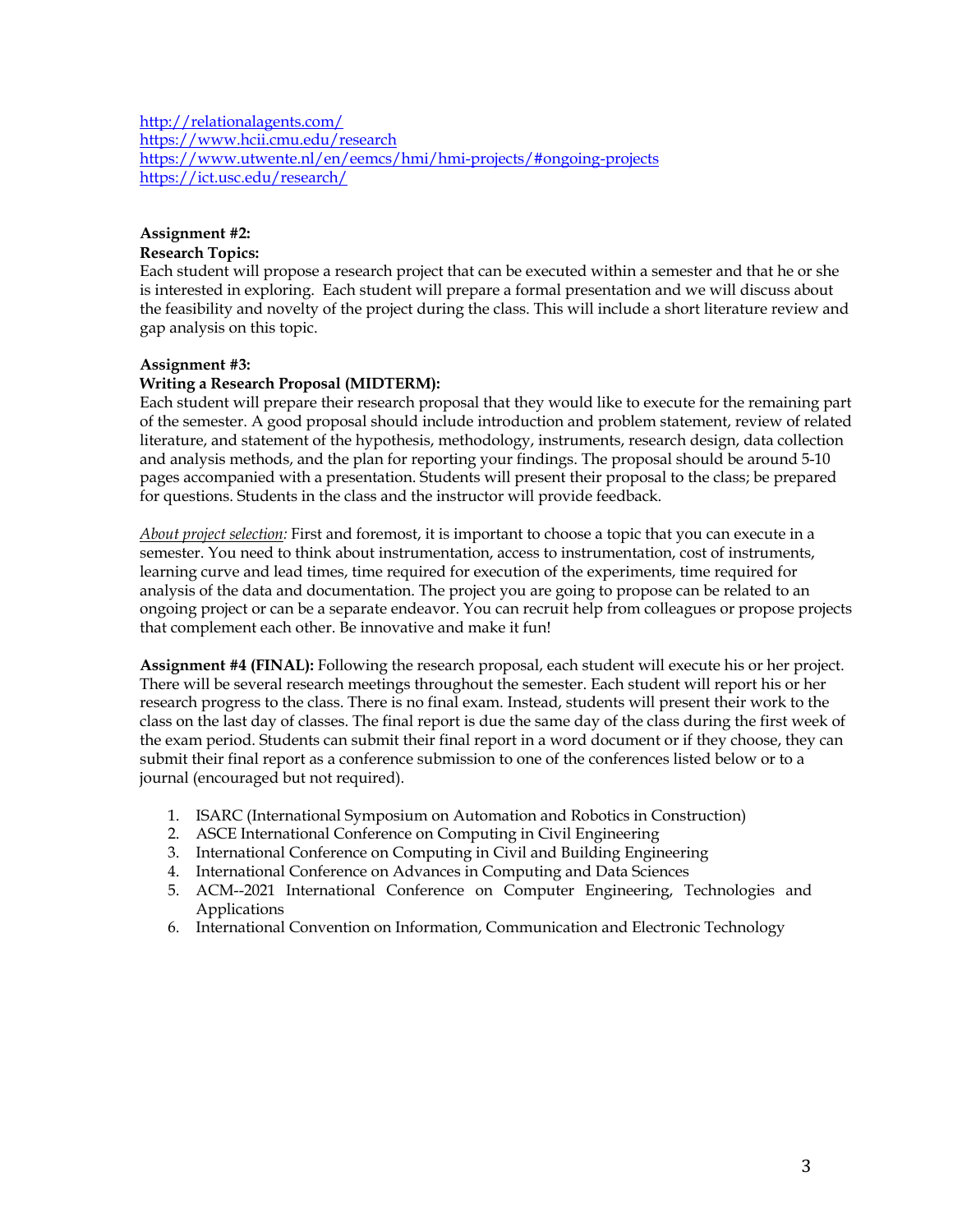# **Class Topics:**

The following is an outline for the course, describing the topics we will cover through the lectures in this course (subject to change)

| Week | Date  | Topic                                                                                                                                                                                                                                                                                      | <b>Assignments</b><br>Due |
|------|-------|--------------------------------------------------------------------------------------------------------------------------------------------------------------------------------------------------------------------------------------------------------------------------------------------|---------------------------|
| 1    | 08/25 | <b>INTRODUCTIONS</b><br>To the instructors, class members and the course<br>Introduction to building intelligence, building informatics,<br>human-building interactions, adaptive and responsive<br>environments                                                                           |                           |
|      |       | <b>WHY RESEARCH?</b><br>What is research?<br>Concept of research<br>Making good arguments; claims; reasons and evidence                                                                                                                                                                    |                           |
| 2    | 09/01 | <b>RESEARCH REVIEW</b><br>> STUDENT PRESENTATIONS OF RESEARCH PROJECTS<br><b>FROM OTHER GROUPS</b>                                                                                                                                                                                         | Assign #1                 |
| 3    | 09/08 | <b>FINDING A TOPIC</b><br>Initial search/selection of a topic<br>Assembling a theoretical framework<br>Literature review<br>Gap analysis<br>Proper referencing<br>How to review a paper                                                                                                    |                           |
| 4    | 09/15 | Discussion: Papers on the topic will be provided<br><b>RESEARCH DESIGN</b><br>Parts of a scientific paper<br>Formulating research objectives, questions and hypotheses<br>How to select a research approach?<br>→ STUDENT PRESENTATIONS OF PROJECT TOPICS                                  | Assign #2                 |
| 5    | 09/22 | PROPOSAL WRITING<br>How to write a good proposal?<br>Steps to take<br>Evaluation of proposals<br><b>Ethical</b> issues<br>Discussion: Sample proposals for discussion will be provided                                                                                                     |                           |
| 6    | 09/29 | <b>RESEARCH METHODS</b><br>Experimental methods<br>Correlational methods<br>Mixed methods<br>Data collection (requirements, human subjects, IRB, sampling,<br>sample size, variables, etc.)<br>Discussion: Papers on the topic will be provided<br>Discussion: UPDATE ON RESEARCH PROGRESS |                           |
| 7    | 10/06 | STUDENT PRESENTATIONS OF THEIR RESEARCH                                                                                                                                                                                                                                                    |                           |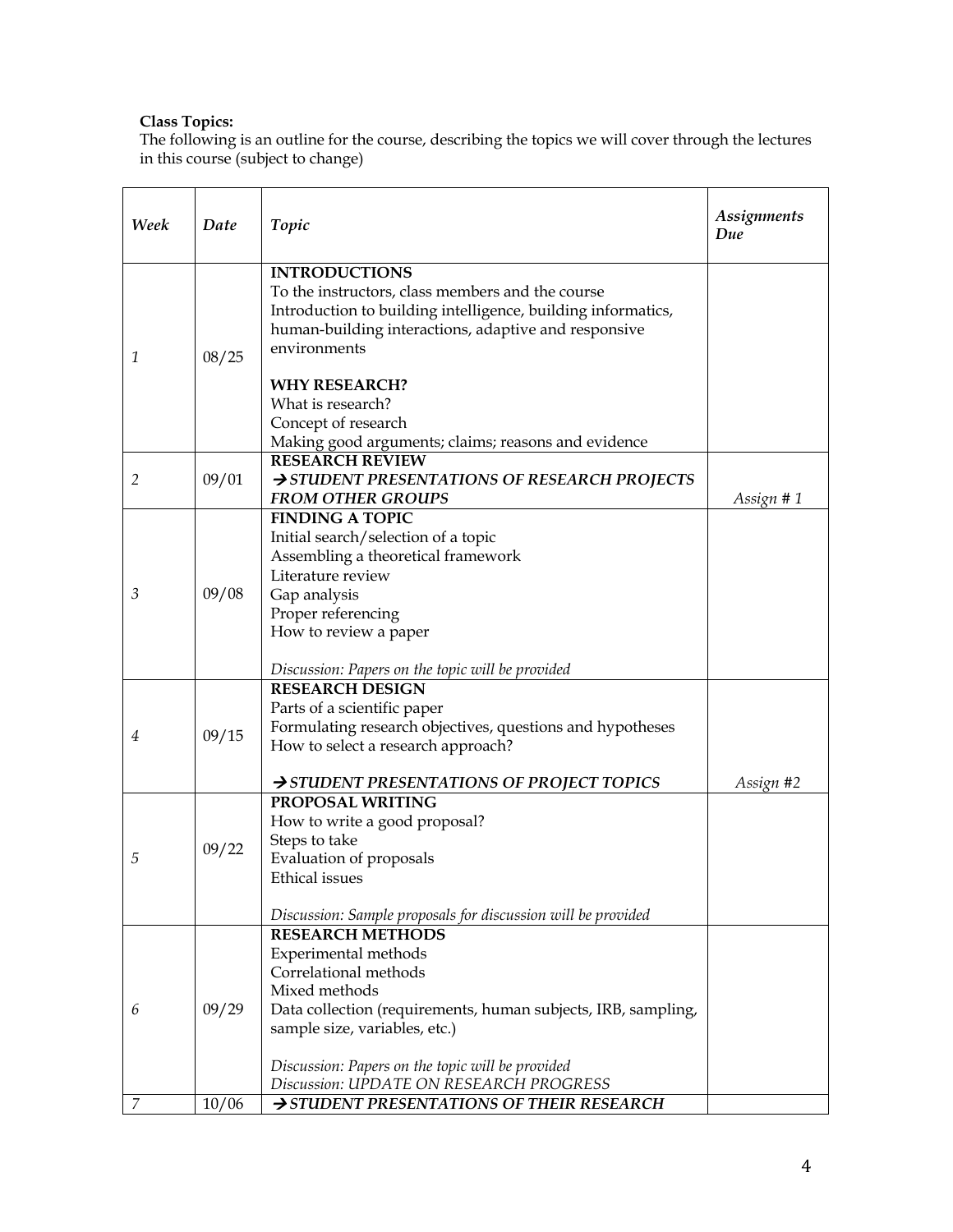|    |       | <b>PROPOSALS</b>                                                                            | Assign #3                |
|----|-------|---------------------------------------------------------------------------------------------|--------------------------|
|    |       |                                                                                             | (MIDTERM)                |
|    |       | <b>VALIDATION</b>                                                                           |                          |
| 8  |       | Why is it important?                                                                        |                          |
|    |       | How is it done?                                                                             |                          |
|    | 10/13 | Potential sources of error                                                                  |                          |
|    |       | Validity and reliability                                                                    |                          |
|    |       | Discussion: Papers on the topic will be provided                                            |                          |
|    |       | Discussion: UPDATE ON RESEARCH PROGRESS                                                     |                          |
|    |       | DATA ANALYSIS AND INTERPREATION I                                                           |                          |
|    |       | Probability                                                                                 |                          |
|    |       | Null hypothesis significance testing                                                        |                          |
| 9  | 10/20 |                                                                                             |                          |
|    |       | Discussion: Papers on the topic will be provided                                            |                          |
|    |       | Discussion: UPDATE ON RESEARCH PROGRESS                                                     |                          |
|    |       | DATA ANALYSIS AND INTERPREATION II                                                          |                          |
|    |       | Basic statistics: descriptive statistics                                                    |                          |
| 10 | 10/27 | Basic statistics: inferential statistics                                                    |                          |
|    |       |                                                                                             |                          |
|    |       | Discussion: Papers on the topic will be provided                                            |                          |
|    |       | Discussion: UPDATE ON RESEARCH PROGRESS                                                     |                          |
|    |       | DATA ANALYSIS AND INTERPREATION III                                                         |                          |
|    |       | Advanced data analysis                                                                      |                          |
| 11 | 11/03 | Interpretation of results                                                                   |                          |
|    |       |                                                                                             |                          |
|    |       | Discussion: Papers on the topic will be provided<br>Discussion: UPDATE ON RESEARCH PROGRESS |                          |
|    |       | <b>HOW TO REPORT FINDINGS</b>                                                               |                          |
|    |       | Preparing title, abstract, introduction, methods, results,                                  |                          |
|    | 11/10 | discussion, references                                                                      |                          |
|    |       | Effective graphs, tables, images                                                            |                          |
| 12 |       | Manuscript submission, review process, publishing process                                   |                          |
|    |       | Use and misuse of English                                                                   |                          |
|    |       |                                                                                             |                          |
|    |       | Discussion: Papers on the topic will be provided                                            |                          |
|    |       | Discussion: UPDATE ON RESEARCH PROGRESS                                                     |                          |
|    |       | <b>ETHICS IN RESEARCH</b><br>Research ethics                                                |                          |
|    |       | Intellectual property and data protection                                                   |                          |
| 13 | 11/17 |                                                                                             |                          |
|    |       | Discussion: Papers on the topic will be provided                                            |                          |
|    |       | Discussion: UPDATE ON RESEARCH PROGRESS                                                     |                          |
| 14 | 11/24 | Thanksgiving break: No Class                                                                |                          |
| 15 | 12/01 | → STUDENT PRESENTATIONS OF FINAL PROJECTS                                                   | Assign #4                |
|    |       |                                                                                             | (FINAL:                  |
|    |       |                                                                                             | <b>PRESENTATI</b><br>ON) |
|    |       |                                                                                             | Assign #4                |
|    | 12/10 |                                                                                             | (FINAL:                  |
|    |       | <b>FINAL WRITTEN REPORT</b>                                                                 | <b>WRITTEN</b>           |
|    |       |                                                                                             | <b>REPORT)</b>           |